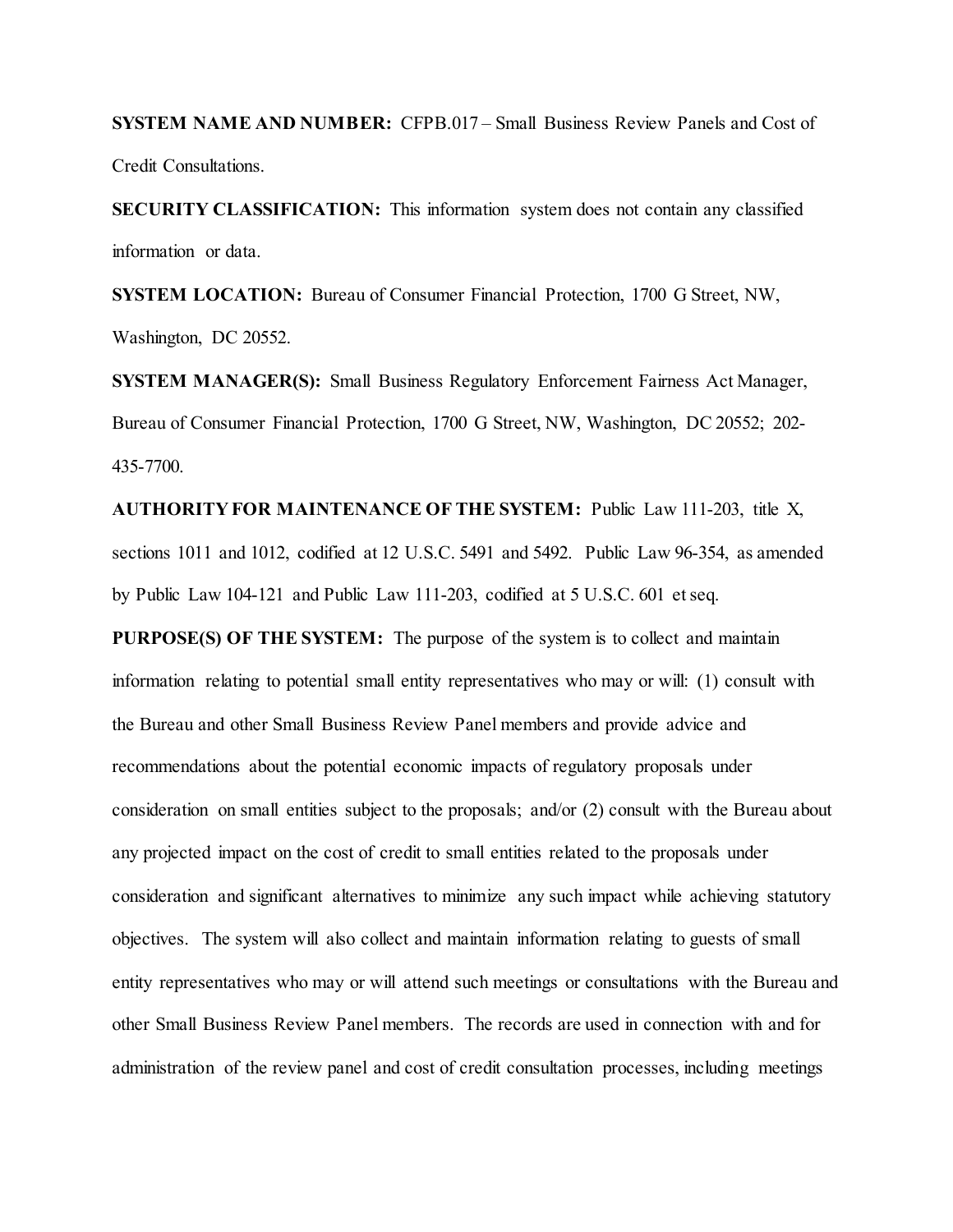or consultations with small entity representatives. The information will also be used for administrative purposes to ensure quality control, performance, and improving management processes.

**CATEGORIES OF INDIVIDUALS COVERED BY THE SYSTEM:** Individuals covered by this system include: (1) Individual representatives of small entities who, in their business capacity, may participate in or attend meetings held in connection with the review panel and cost of credit consultation processes or other Bureau related outreach events; and (2) other attendees or individual guests of small entity representatives who may attend meetings held in connection with the review panel and cost of credit consultation processes or other related outreach events; and (3) Bureau employees or other Federal agency employees who participate in the events.

**CATEGORIES OF RECORDS IN THE SYSTEM:** Records in the system will include

information related to small businesses, small organizations, and small governmental jurisdictions, as defined pursuant to the RFA, and individual representatives and guests of these small entities who are invited to or attending meetings or consultations held in connection with the review panel and/or cost of credit consultation processes or other events, or who are otherwise participating in or requesting to participate in such meetings, consultations, or other related events. Such information may include: (1) contact information (name, title, telephone number, email address); (2) name of employer and memberships or affiliation with trade associations or other organizations; (3) applicable business size standard and North American Industry Classification System (NAICS) code; (4) annual revenues, asset size, and number of employees; (5) scope and nature of business activities; (6) affiliated entities; (7) invitations to and participation in the review panel or cost of credit consultation processes, or other Bureau related outreach event; (8) written comments, correspondence, or other materials submitted in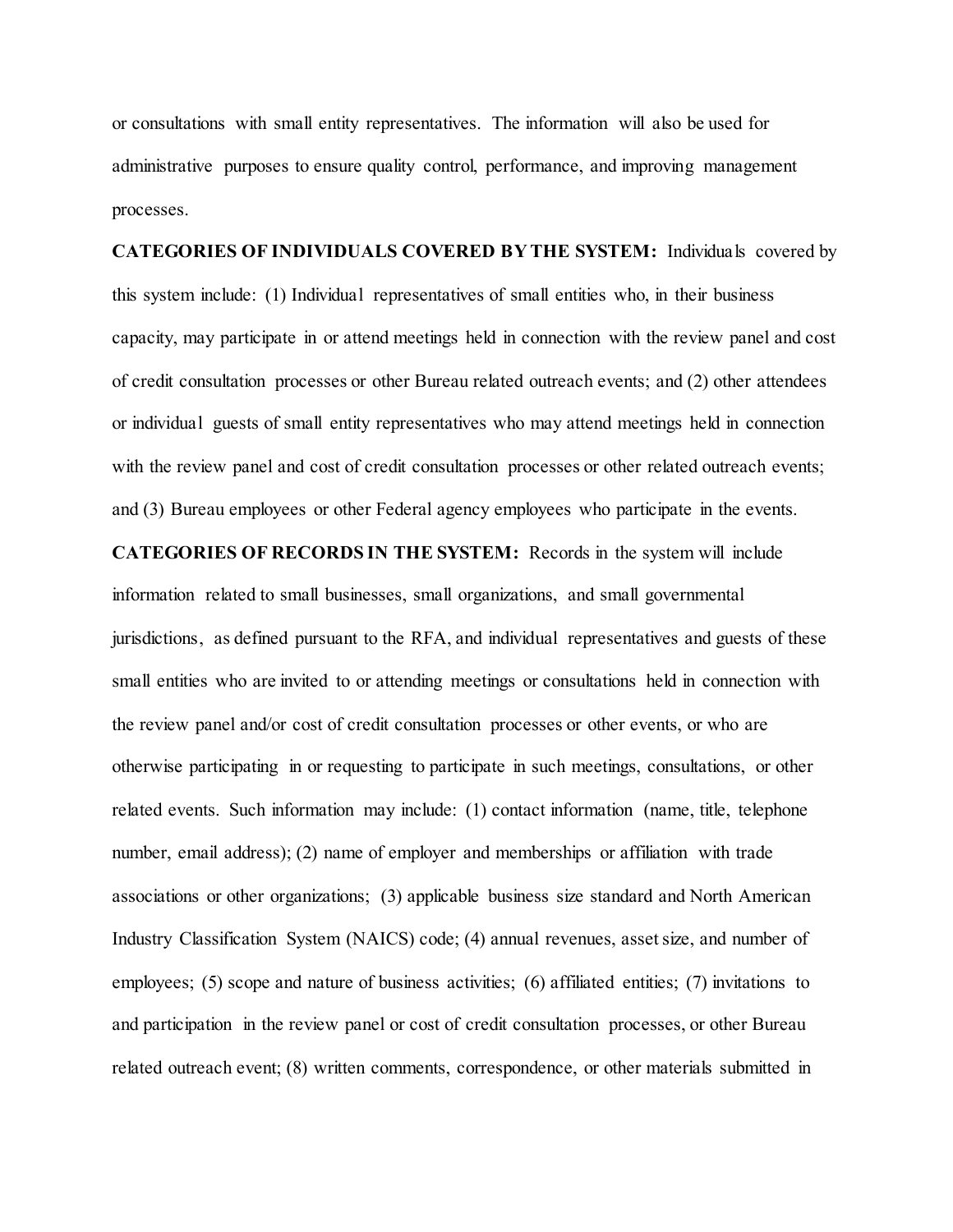connection with the review panel and/or cost of credit consultation processes; and (9) information necessary to obtain entry into a Bureau or other government facility (address, telephone number, date of birth, Social Security number, country of citizenship). Information maintained on individual guests of small entity representatives who may attend meetings held in connection with the review panel and/or cost of credit consultation processes or other Bureau related outreach events will include: (1) contact information (name, title, telephone number, email address); (2) employer or sponsor name; (3) information on membership in or affiliation with trade associations or other organizations; (4) invitations to and participation or requested participation in the review panel and/or cost of credit consultation processes, or other Bureau related outreach event; and (5) information necessary to obtain entry into a Bureau or other government facility (address, telephone number, date of birth, Social Security number, country of citizenship).

**RECORD SOURCE CATEGORIES:** Information in this system is obtained directly from the individual who is the subject of these records, and/or the association or organization providing the information on behalf of one of its members, or individual guests of small entity representatives, and the Bureau staff involved in the Small Business and Cost of Consultation Panel meetings.

# **ROUTINE USES OF RECORDS MAINTAINED IN THE SYSTEM, INCLUDING CATEGORIES OF USERS AND THE PURPOSES OF SUCH USES:** These records may be disclosed, consistent with the Bureau Disclosure of Records and Information Rules, promulgated at 12 CFR part 1070, to:

(1) Appropriate agencies, entities, and persons when (a) the Bureau suspects or has confirmed that there has been a breach of the system of records; (b) the Bureau has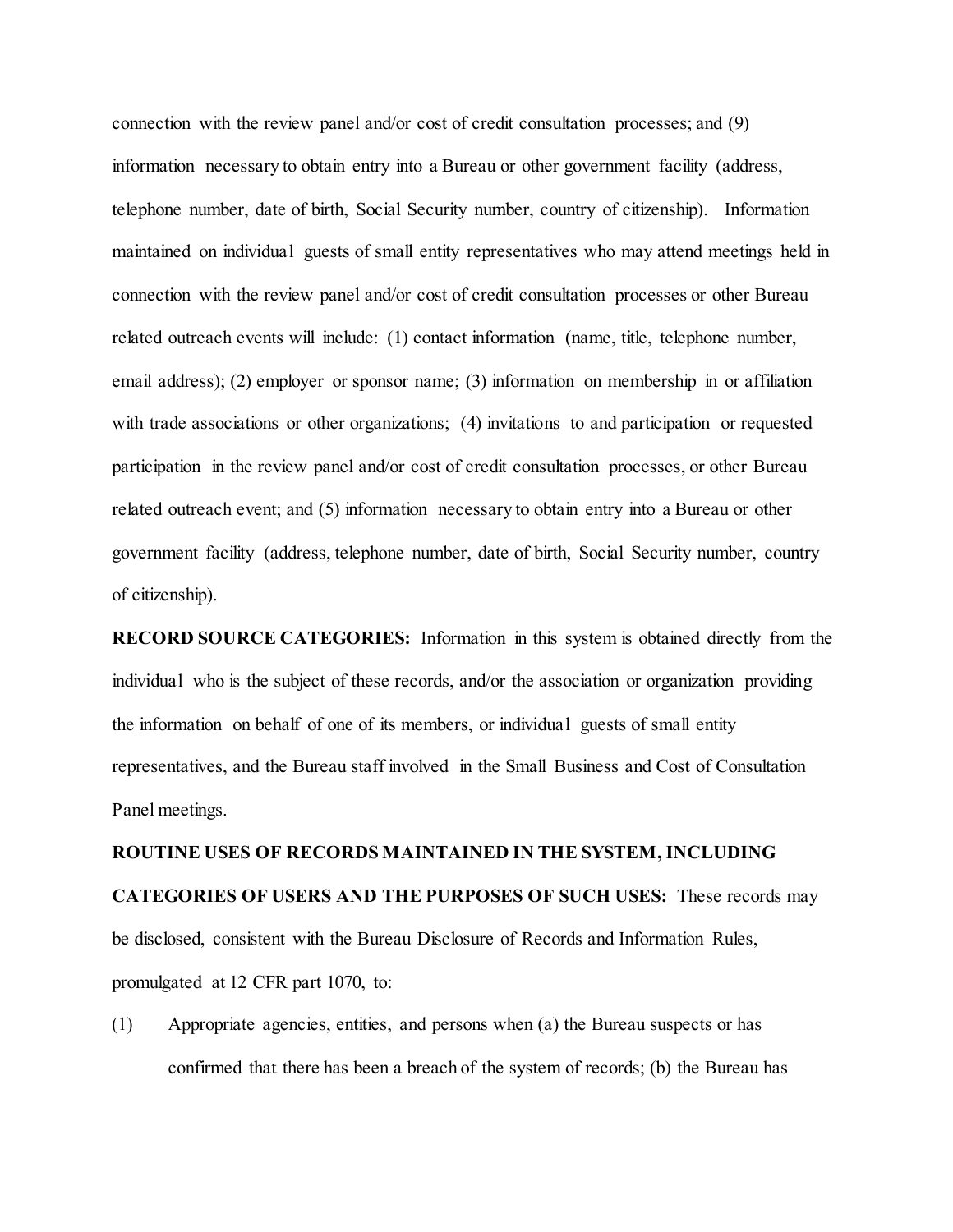determined that as a result of the suspected or confirmed breach there is a risk of harm to individuals, the Bureau (including its information systems, programs, and operations), the Federal Government, or national security; and (c) the disclosure made to such agencies, entities, and persons is reasonably necessary to assist in connection with the Bureau's efforts to respond to the suspected or confirmed breach or to prevent, minimize, or remedy such harm;

- (2) Another Federal agency or Federal entity, when the Bureau determines that information from this system of records is reasonably necessary to assist the recipient agency or entity in (a) responding to a suspected or confirmed breach or (b) preventing, minimizing, or remedying the risk of harm to individuals, the recipient agency or entity (including its information systems, programs, and operations), the Federal Government, or national security, resulting from a suspected or confirmed breach.
- (3) Another Federal or State agency to (a) permit a decision as to access, amendment or correction of records to be made in consultation with or by that agency, or (b) verify the identity of an individual or the accuracy of information submitted by an individual who has requested access to or amendment or correction of records;
- (4) The Office of the President in response to an inquiry from that office made at the request of the subject of a record or a third party on that person's behalf;
- (5) Congressional offices in response to an inquiry made at the request of the individual to whom the record pertains;
- (6) Contractors, agents, or other authorized individuals performing work on a contract, service, cooperative agreement, job, or other activity on behalf of the Bureau or Federal Government and who have a need to access the information in the performance of their duties or activities;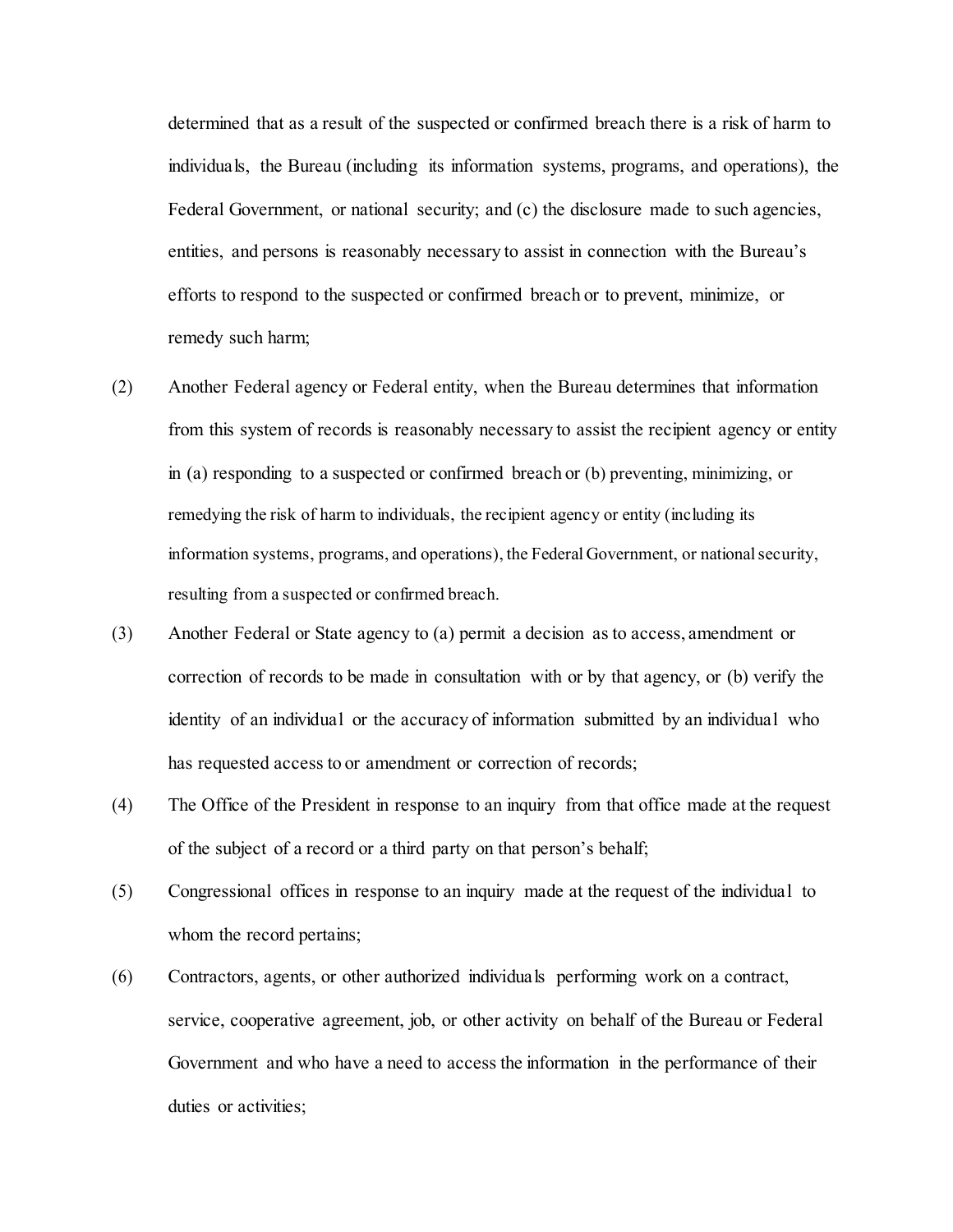- (7) The U.S. Department of Justice (DOJ) for its use in providing legal advice to the Bureau or in representing the Bureau in a proceeding before a court, adjudicative body, or other administrative body before which the Bureau is authorized to appear, where the use of such information by the DOJ is deemed by the Bureau to be relevant and necessary to the litigation, and such proceeding names as a party or interests:
	- (a) The Bureau;
	- (b) Any employee of the Bureau in his or her official capacity;
	- (c) Any employee of the Bureau in his or her individual capacity where DOJ has agreed to represent the employee; or
	- (d) The United States, where the Bureau determines that litigation is likely to affect the Bureau or any of its components;
- (8) A court, magistrate, or administrative tribunal in the course of an administrative proceeding or judicial proceeding, including disclosures to opposing counsel or witnesses (including expert witnesses) in the course of discovery or other pre- hearing exchanges of information, litigation, or settlement negotiations, where relevant or potentially relevant to a proceeding, or in connection with criminal law proceedings;
- (9) The public in the form of a list of the individual and business names of the invited or selected participants;
- (10) Other representatives of small entities who have been invited or selected to participate in the review panel and/or cost of credit consultation processes and related meetings or other events, and persons attending such meetings, consultations, or other related events;
- (11) The Office of Advocacy of the Small Business Administration, the Office of Information and Regulatory Affairs within the Office of Management and Budget, and any of their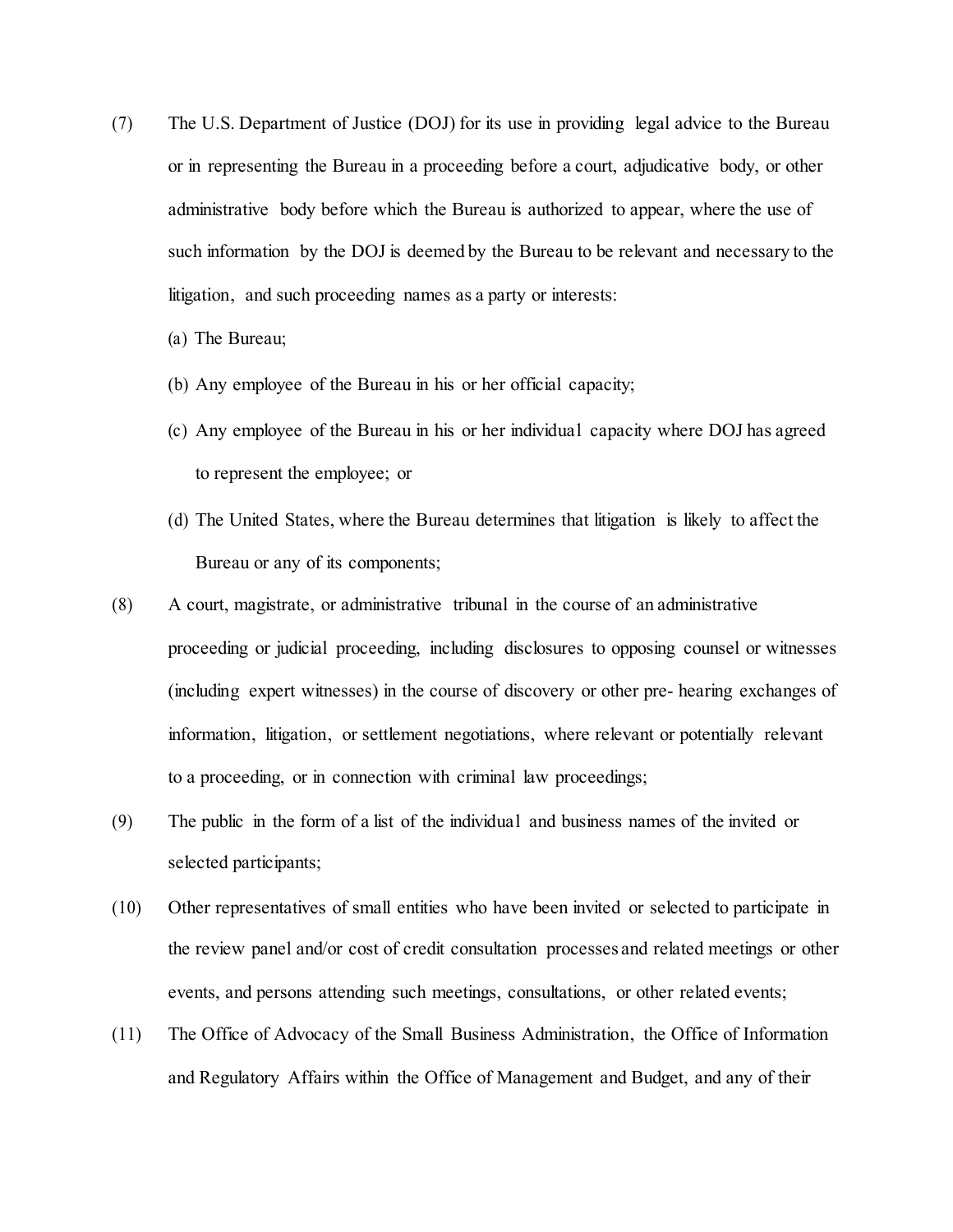employees in their official capacity; and

(12) Appropriate Federal organizations or agencies in connection with a joint or interagency rulemaking process or consultation.

**POLICIES AND PRACTICES FOR STORAGE OF RECORDS:** Paper and electronic records.

## **POLICIES AND PRACTICES FOR RETRIEVAL OF RECORDS:** Records are retrievable by one or more of the following: the name of the individual, business or employer name; membership or affiliation with trade associations or other organizations; applicable business size standard and NAICS code; affiliated entities; scope or nature of business activities.

## **POLICIES AND PRACTICES FOR RETENTION AND DISPOSAL OF RECORDS:** Per N1-587-12-9, records in this system will be destroyed 5 years after cutoff of the calendar year in which the record was created.

#### **ADMINISTRATIVE, TECHNICAL, AND PHYSICAL SAFEGUARDS:** Access to

electronic records is restricted to authorized personnel who have been issued non-transferrable access codes and passwords. Other records are maintained in locked file cabinets or rooms with access limited to those personnel whose official duties require access.

**RECORD ACCESS PROCEDURES:** An individual seeking access to any record pertaining to him or her contained in this system of records may inquire in writing in accordance with instructions in 12 CFR 1070.50 et seq*.* Address such requests to: Chief Privacy Officer, Bureau of Consumer Financial Protection, 1700 G Street, NW, Washington, DC 20552. Instructions are also provided on the Bureau website: [https://www.consumerfinance.gov/foia-requests/submit](https://www.consumerfinance.gov/foia-requests/submit-request/)[request/.](https://www.consumerfinance.gov/foia-requests/submit-request/)